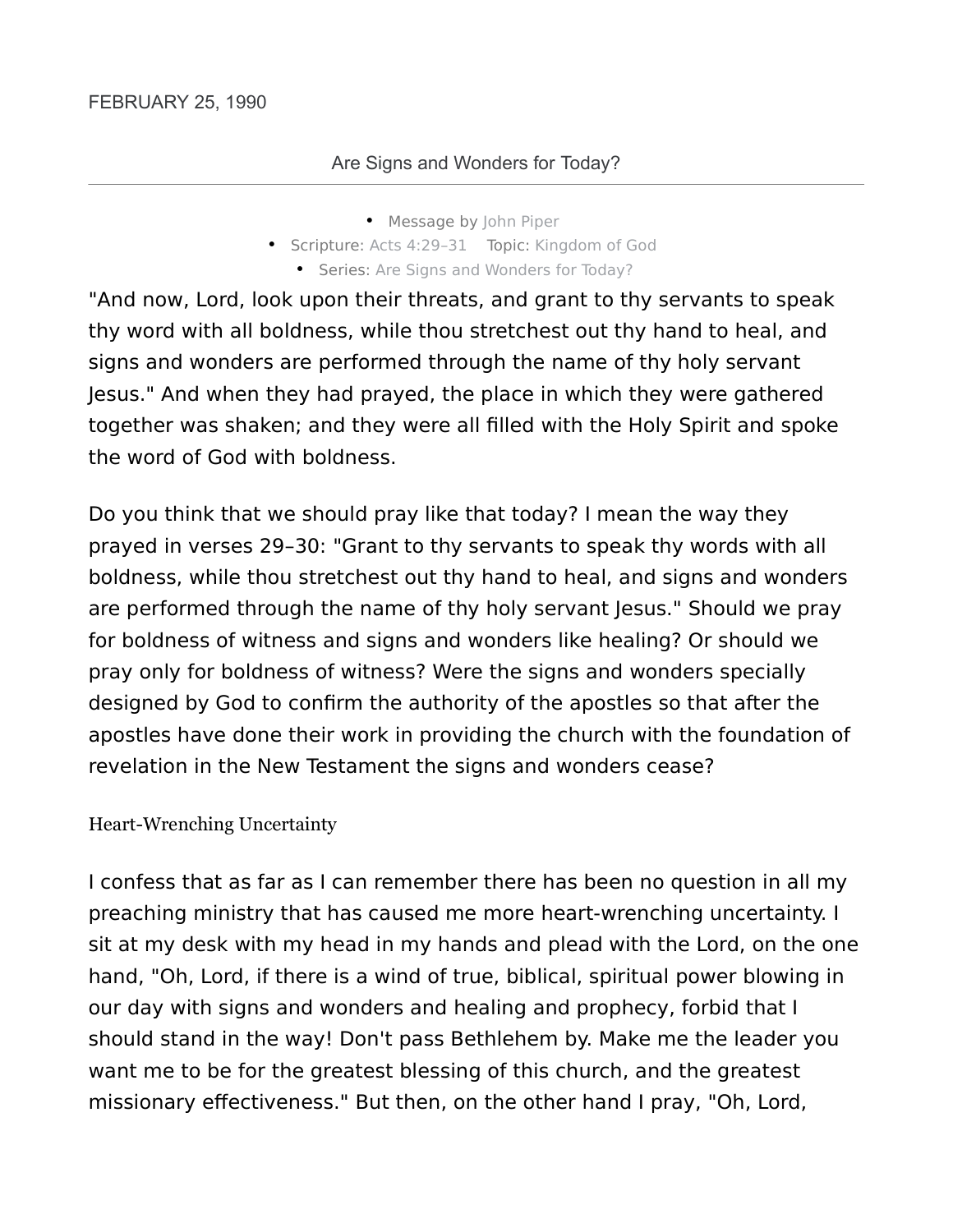forbid that we should lose our biblical bearings; forbid that we become trendy or faddish and begin to substitute the sand of experience for the rock of revealed truth. Show us the fullness of the power of the gospel, Lord, and keep us from preoccupation with secondary things, no matter how spectacular."

Here are two stacks of books by evangelical pastors and teachers. One stack argues that signs and wonders (like healings) were designed by God to help people recognize and believe in the Son of God and then to vindicate the authority of his apostles as they laid the foundation for the church with their inspired teachings and writings. After the apostles died and their writings were gathered in the New Testament, the place of signs and wonders was past, and we should not seek them today. The other stack of books argues that signs and wonders should be sought and performed today in Jesus' name. The reason we don't see so many is because of how little expectancy there is in the church. But God is at work doing a new thing in our day awakening the church to the reality of these things.

I read these two stacks of books. I comb the Scriptures. I pray. And I wind up again and again somewhere in the middle with a lot of uncertainty. So the best I can do for you this morning is to show you some of what I see that pulls me in both these different directions. Then perhaps as we study and pray together, the Lord will give us more light.

1. Signs and Wonders Limited to the Apostolic Age

Let me begin with the view that says signs and wonders are limited to the age of the apostles. This doesn't mean miracles don't happen. It just means they are not the typical or normal way ministry is to be done. The healing ministry of Jesus and the apostles was unique. Signs and wonders were not done by Christians in general, but were the signs of the apostles, and when the apostles died out, the signs died out.

I'll mention five pieces of evidence for this view.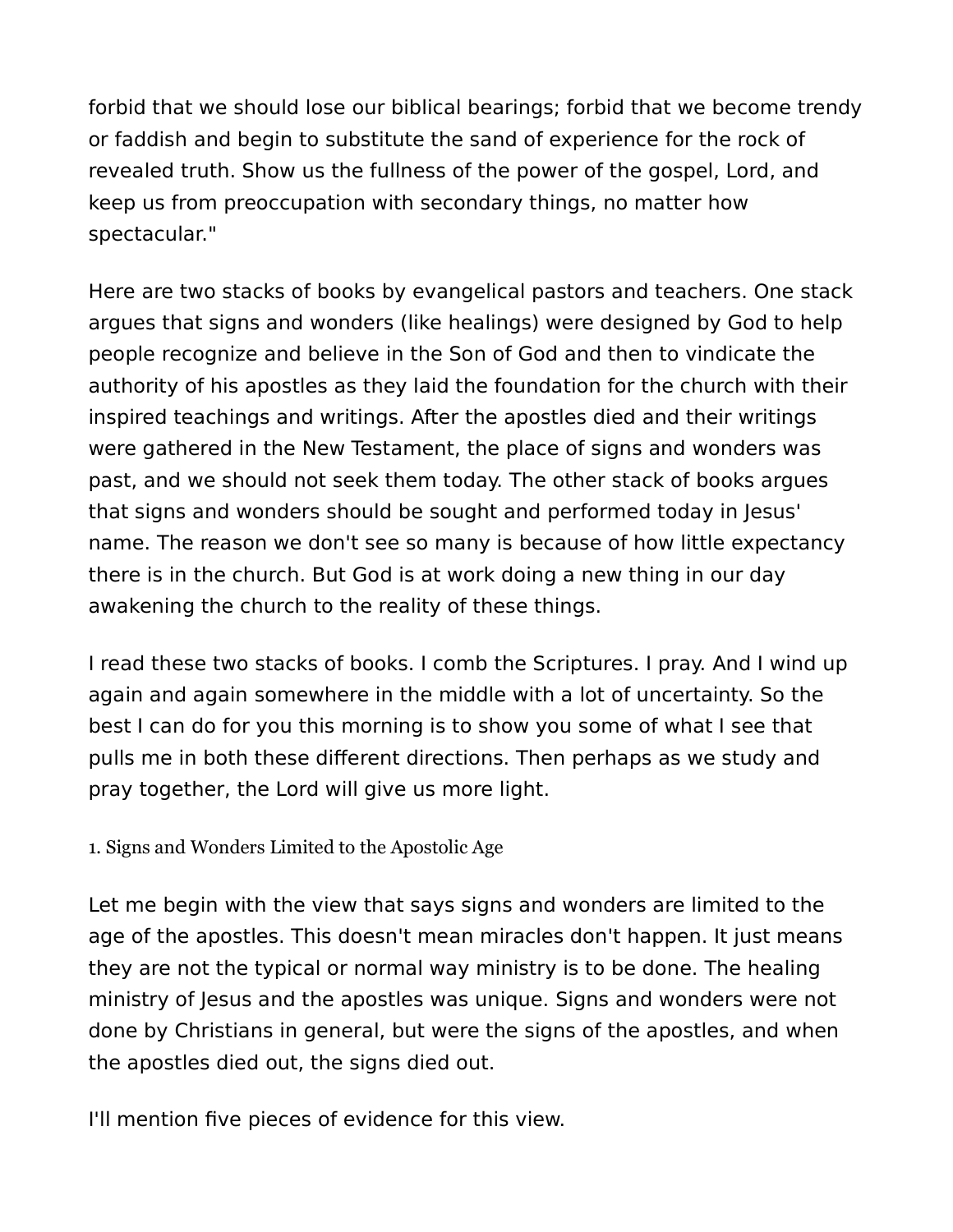### 1.1. The Special Ministry of the Apostles in Acts

In the book of Acts it looks like Luke, the author, means for us to see signs and wonders not as the common occurrence among Christians in general but as the special ministry of the apostolic group.

First of all, Luke reminds us that signs and wonders were important in the ministry of Jesus. Acts 2:22, "Jesus of Nazareth, a man attested to you by God with mighty works and wonders and signs which God did through him." Then, Luke shows us the importance of signs and wonders in the ministry of the apostles.

- Acts 2:43, "Fear came upon every soul; and many wonders and signs were done through the apostles [not through the Christians in general]."
- Acts 5:12, "Now many signs and wonders were done among the people by the hands of the apostles [not by the hands of all the Christians]."
- Acts 14:3, "So they [Paul and Barnabas] remained for a long time, speaking boldly for the Lord, who bore witness to the word of his grace, granting signs and wonders to be done by their hands."
- Acts 15:12, "And all the assembly kept silence; and they listened to Barnabas and Paul as they related what signs and wonders God had done through them among the Gentiles [as though this were something remarkable, not something being done daily by average Christians]."

So it looks like Luke intends for us to see signs and wonders in the book of Acts as having a special role in the ministry of the apostles. This suggests that neither then nor today were signs and wonders intended to be a normal part of church ministry or evangelism. They were intended to vindicate the authority of the apostles once for all.

# 1.2. 2 Corinthians 12:12

The second piece of evidence is 2 Corinthians 12:12. Paul is writing to defend his apostleship at Corinth against the claim that some other men were the true or greater apostles. He says, "The signs of an apostle were performed among you in all patience, with signs and wonders and mighty works." Paul insists that he has given sufficient evidence of his authenticity as an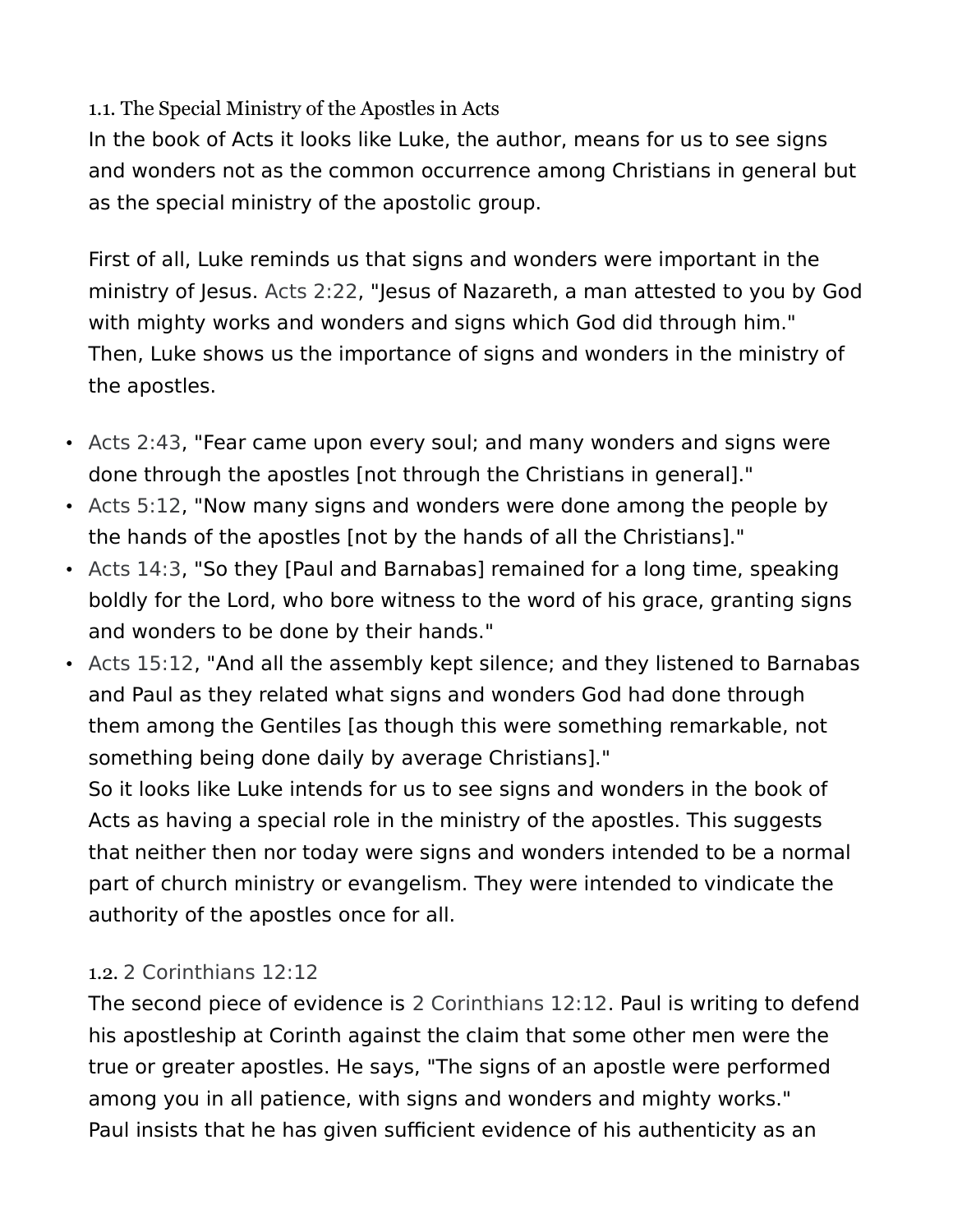apostle—he had worked the signs of an apostle in the midst of hardship. And "signs and wonders" were part of what Paul did when he performed the signs of an apostle. So again it looks like signs and wonders have a special role to play in authenticating apostles (cf. Romans 15:19). That would imply that when the apostles had finished their founding work and died, signs and wonders would cease as a part of gospel ministry.

### 1.3. Hebrews 2:4

Hebrews 2:4 looks back on the time when the apostles brought the gospel to this people and says, "It was declared at first by the Lord, and it was attested to us by those who heard him [i.e., apostles], while God also bore witness by signs and wonders and various miracles and by gifts of the Holy Spirit distributed according to his own will." It looks like the miracles were not an every day occurrence in the church but something the church looked back on at a very special time when the eyewitness' of the Lord first brought the gospel.

# 1.4. The Uniqueness of Jesus' Ministry

Fourthly, this view points out that the ministry of Jesus was unique in some ways; and so you can't jump to the conclusion that just because he sent his disciples out to heal during his lifetime, he means for us to do ministry just that way when he is gone. For example, inMatthew 10:7–8 Jesus does say to the twelve, "Preach as you go, saying, 'The kingdom of heaven is at hand.' Heal the sick . . . " (cf. Luke 9:2). So, yes, there is a command for his disciples to heal the sick as part of their ministry.

But two verses earlier he says, "Go nowhere among the Gentiles, and enter no town of the Samaritans, but go rather to the lost sheep of the house of Israel." Everybody agrees that this command is temporary. For a short time there was a limit to the Jewish people during Jesus' ministry. But after the resurrection Jesus commands us to go to all the nations. So you can't just assume that everything Jesus commanded during his lifetime he means to be continued as a ministry priority after his resurrection (cf. Luke 22:35–36). There was something unique about the time of the incarnation and the unusual upsurge of signs and wonders was part of that uniqueness. 1.5. No Parallel in Church History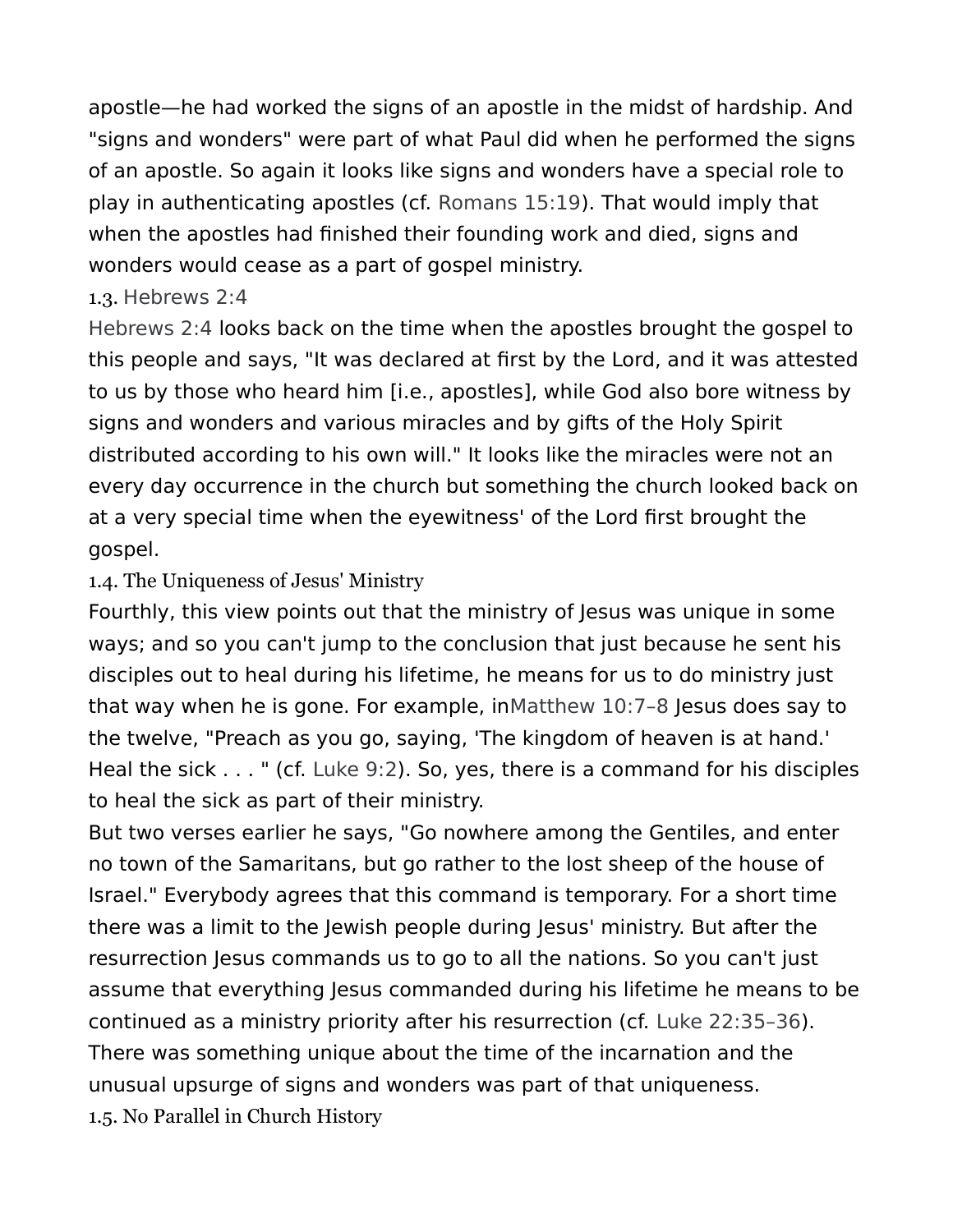One final argument from church history is that there has never been anyone that we know of that regularly healed people the way Jesus and the apostles did—instantly, completely, and the hardest cases. Most healing since the days of the apostles deals in the easier cases, fails often, and does not happen instantly. This does not mean it is unreal, only that it is of a different order than the signs and wonders of Jesus and the apostles.

So for reasons like these, one group of evangelicals says that signs and wonders ceased as a normative part of the ministry when the apostles finished their work. We should not pursue them today.

# 2. Signs and Wonders To Be Pursued Today

The other view says that we should see more signs and wonders today than we do. They are given both for the blessing of the church and for the spread of the gospel. Here are some of the reasons this view demands serious consideration.

### 2.1. Continuity Between Jesus' Ministry and the Church's

Jesus does seem to teach a continuity between his own ministry and the ongoing ministry of the church. "As the Father has sent me so send I you" (John 20:21). Luke says in Luke 9:2 that when Jesus sent out the twelve, "He sent them out to preach the kingdom of God and to heal." And in Luke 10:9 when he sent out the 70, he commanded them, "Whenever you enter a town . . . heal the sick in it and say to them, 'The kingdom of God has come near you.'" So the preaching of the kingdom seems to be very closely linked with the ministry of healing.

Then in Matthew 24:14 he says, "This gospel of the kingdom will be preached throughout the whole world, as a testimony to all the nations; then the end will come." In other words, the same gospel of the kingdom that Jesus preached is to be preached until all the nations have heard it. And it would seem natural that we should spread that kingdom pretty much the way Jesus did except in those points which he tells us to change or in which some other part of the New Testament tells us to change. So, for example, we do stop limiting the ministry to Jews, because he said to stop, but we don't stop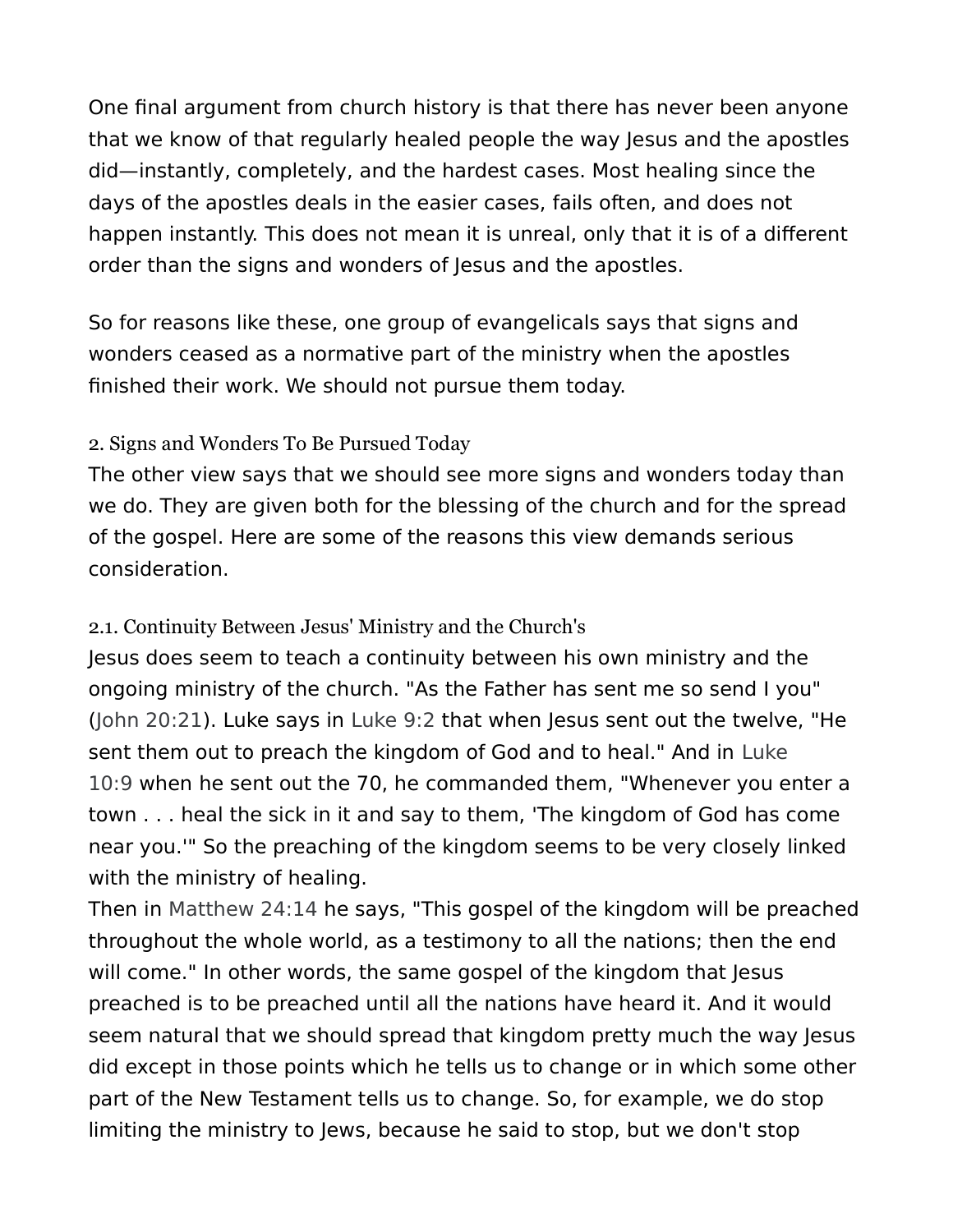healing, because he didn't say to stop.

In fact in John 14:12 he said, "Truly I say to you, he who believes in me will also do the works that I do." Whatever this means in detail, it surely seems to suggest continuity between the signs and wonders of Jesus and the ministry of those who believe (not just apostles). So the first piece of evidence is that Jesus seems to teach a continuity between his ministry and the ministry of the church. He does not say, "Make healing part of the ministry while I am here, but not after I am gone."

2.2. Signs and Wonders Done in Acts by Non-Apostles

The second piece of evidence is the fact that in the book of Acts it is not just the apostles who do signs and wonders. Two "deacons"—two of the seven chosen in Acts 6, Stephen and Philip (Acts 6:5)—also do signs and wonders as part of their ministry.

In Acts 6:8 Luke says, "Stephen, full of grace and power, did great wonders and signs among the people." And in Acts 8:6 it says, "And the multitudes with one accord gave heed to what was said by Philip, when they heard him and saw the signs which he did." What makes Philip's ministry to the Samaritans so interesting is that later the apostles came down and laid hands on the Samaritans. This means that Philip was not acting somehow in the place of an apostle when he did signs and wonders. He simply had signworking power in his evangelistic ministry.

2.3. Galatians 3:5

The third piece of evidence is found in Galatians 3:5. Paul writes to the churches of Galatia and says, "Does he who supplies the Spirit to you and works miracles among you do so by works of the law, or by hearing with faith?" The point is that God is now supplying his Spirit to the Galatians (not to the apostles) and working miracles among them when he is not there. So the working of miracles does not seem to be limited to the ministry of the apostles in the early church.

2.4. Gifts of Healing and Miracles

Finally, the fourth piece of evidence is that in 1 Corinthians 12 Paul teaches that in the church there were gifts of healing and miracles for various believers not just for the apostles. He says in verses 7–10, "To each is given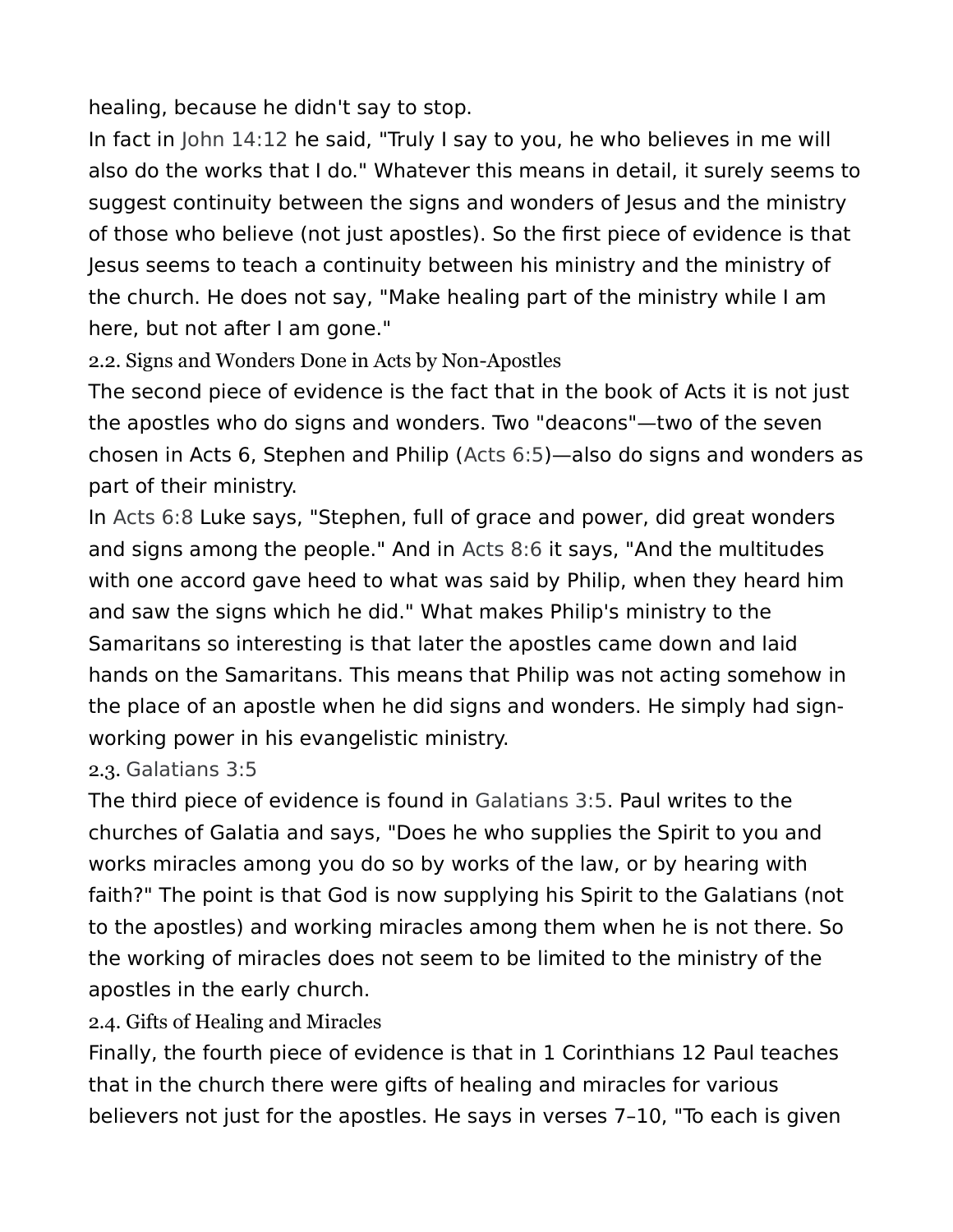the manifestation of the Spirit for the common good . . . to one is given through the Spirit the utterance of wisdom . . . to another gifts of healing, to another workings of miracles." Then in verse 28 he distinguishes this from the apostolate when he says, "God has appointed in the church first apostles, second prophets, third teachers, then miracles, then gifts of healings . . . " So it seems pretty clear that there were gifts of healings and miracles that were not limited to the apostles.

So for reasons like these, a second group of evangelicals believes that signs and wonders were not limited to the apostles or to that age, but are available for today and should be sought for the good of the church and the spread of the gospel.

What Shall We Say to These Two Views? So what shall we say to these two views? Virtually all the great pastors and teachers of history that I admire and that have fed me over the years belong to the first group who believe that signs and wonders were only for the apostolic age (John Calvin, Martin Luther, John Owen, Jonathan Edwards, George Whitefield, Charles Spurgeon, Benjamin Warfield, my own father). But I am not fully persuaded by their case. On the other hand, there does seem to be something unique about the way God did signs and wonders in the ministries of Jesus and the apostles.

So what I think I can say for our guidance is this.On the one hand, we ought to honor the uniqueness of Jesus and the apostles and of that revelatory moment in history that gave us the foundational doctrines of faith and life in the New Testament.

1. On the other hand we ought to be open to the real possibility that this too might be a unique moment in history, and in this moment it may well be God's purpose to pour out his Spirit in unprecedented revival—revival of love to Christ and zeal for worship and compassion for lost people and a missionary thrust with signs and wonders.

I want to have my keel deep and stable in the once-for-all biblical revelation of God, and I want to have my sails unfurled to every movement of God's Spirit upon the deeps. John Piper (@JohnPiper) is founder and teacher of desiringGod.org and chancellor of Bethlehem College & Seminary. For 33 years, he served as pastor of Bethlehem Baptist